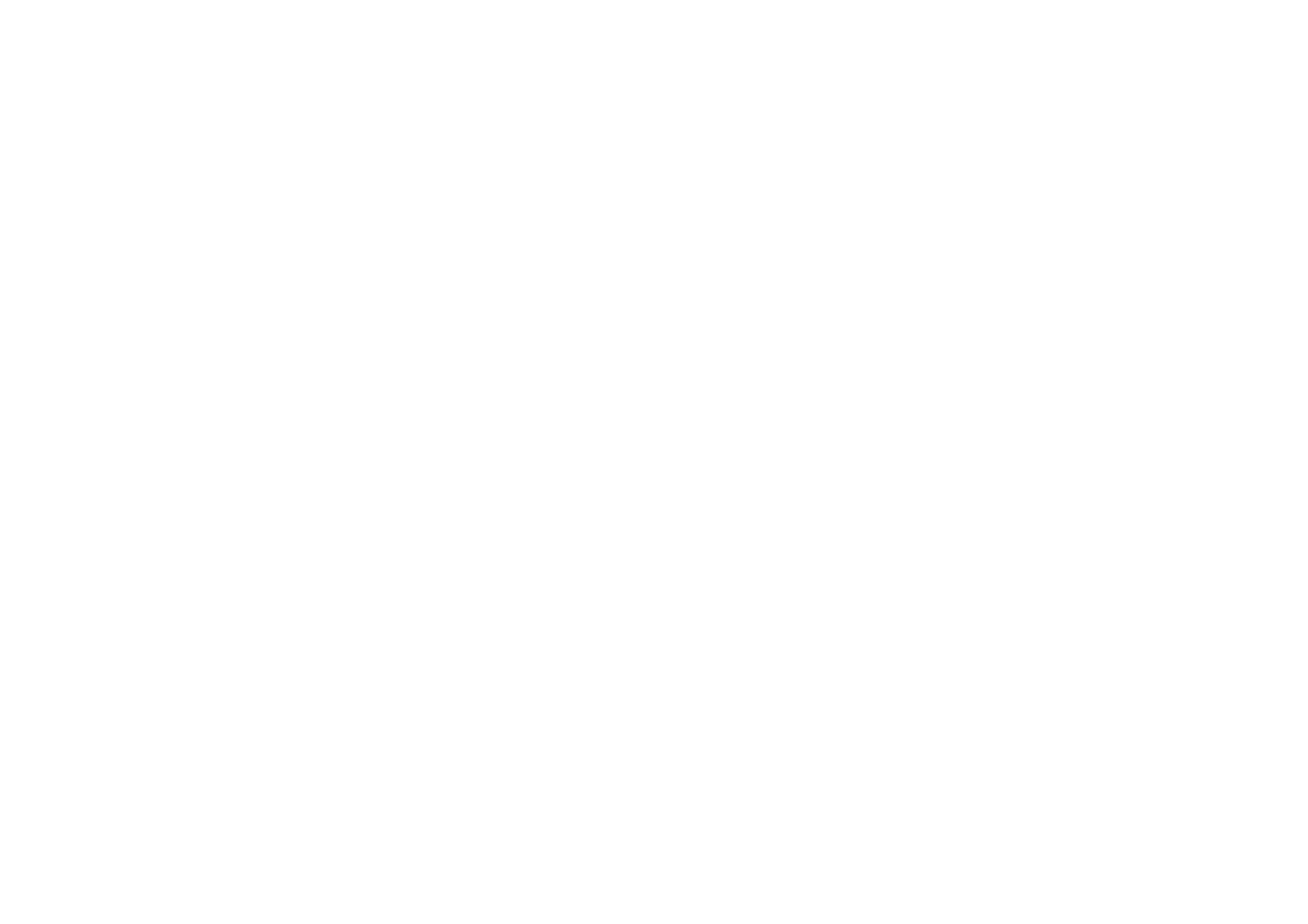# **Contents**

| <b>Chapter</b>                                                             | Page                    |
|----------------------------------------------------------------------------|-------------------------|
| <b>1. INTRODUCTION</b>                                                     | $\mathbf 2$             |
| 2. THE CANDIDATE SITE PROCESS                                              | $\boldsymbol{2}$        |
| 3. SITE ASSESSMENT METHODOLOGY                                             | $\overline{\mathbf{4}}$ |
| <b>4. NEXT STAGE</b>                                                       | $\overline{7}$          |
| 5. FURTHER INFORMATION AND ADVICE                                          | $\overline{7}$          |
| <b>Appendices</b>                                                          |                         |
| A. SITE APPRAISAL FRAMEWORK                                                | 8                       |
| <b>B. RHONDDA CYNON TAF SUSTAINABILITY APPRAISAL FRAMEWORK</b>             | 10                      |
| <b>C. SUSTAINABILITY THRESHOLD ASSESSMENT MATRIX</b>                       | 16                      |
| D. SUMMARY - SUSTAINABILITY THRESHOLD ASSESSMENT MATRIX TO COMPARE OPTIONS | 22                      |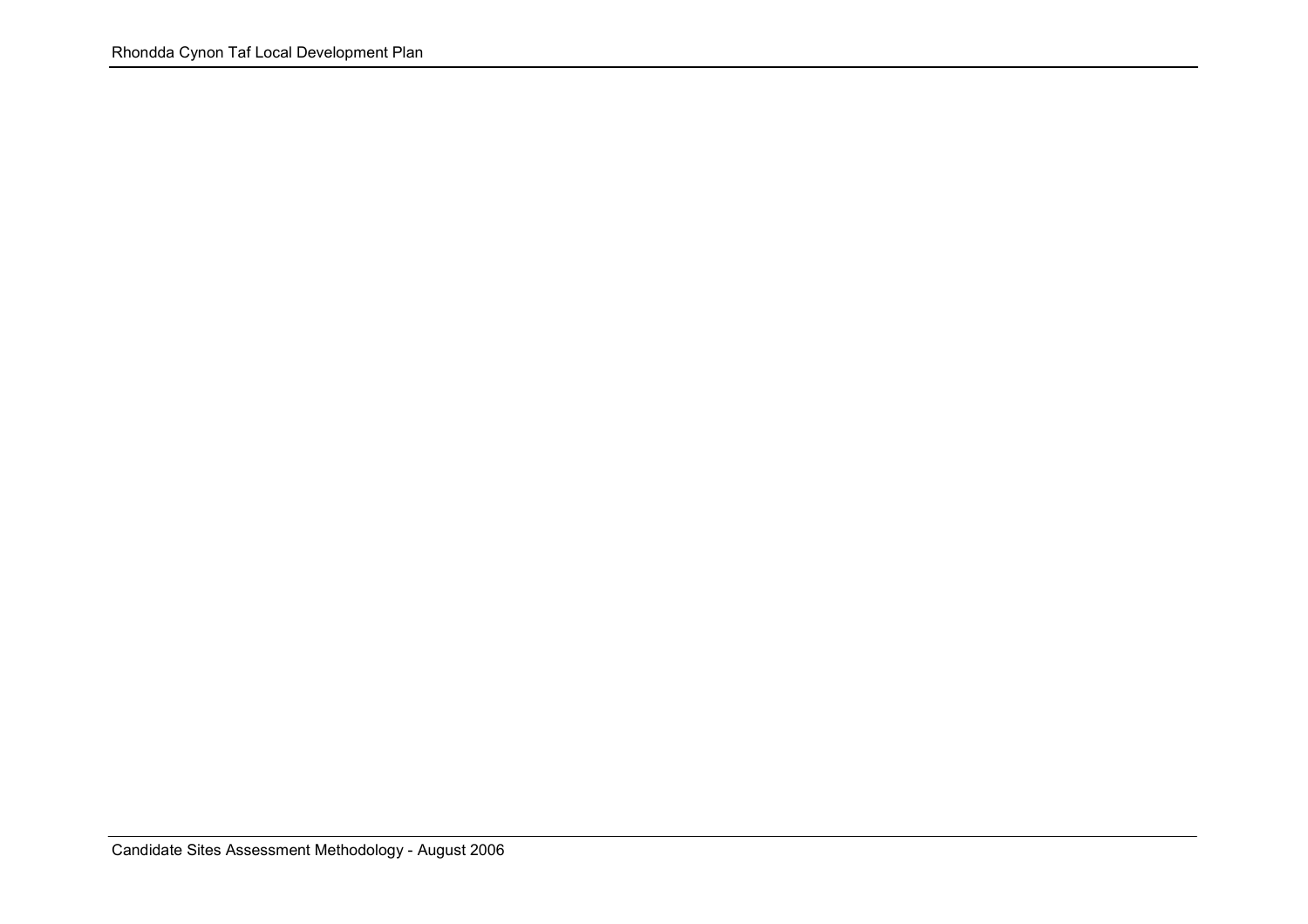## 1. INTRODUCTION

- 1.1 In accordance with changes introduced by the Planning and Compulsory Purchase Act 2004, on 20<sup>th</sup> July 2005 the Council resolved to cease work on the Rhondda Cynon Taf Unitary Development Plan (UDP) and commence work on a new Local Development Plan (LDP).
- 1.2 This document sets out the preferred methodology for the consideration of land for development in the emerging Local Development Plan. In doing so it identifies the guiding principles for establishing potential new site allocations, consistent with national and regional planning policy and Sustainability Appraisal / Strategic Environment Assessment objectives.
- 1.3 This methodology has also been developed to reflect guidance from the Welsh Assembly Government (Local Development Plans Wales – Dec 2005), which states that 'the identification of sites should be founded on a robust and credible assessment of the suitability and availability of land for particular uses or a mix of uses and the probability that it will be developed'.

# 2. THE CANDIDATE SITE PROCESS

#### Notification to landowners

- 2.1 The Consultation Draft Local Development Plan Manual (Consultation Draft Sept 2005) advises that early consideration should be given to engagement with developers and landowners on potential sites to be included within the new LDP system, in order to avoid substantial numbers of additional sites coming forward at the examination stage. This guidance is repeated in subsequent versions of the guidance.
- 2.2 In September 2005 the authority wrote to potential landowners, identified agents and developers giving them the opportunity to identify and promote any areas of land they considered suitable for residential or commercial development. Sites received through this process are contained in the candidate site register.
- 2.3 The deadline for the submission of sites for inclusion in the LDP process is 31<sup>st</sup> August 2006. Sites received after this date will not be formally considered by the Council in advance of the preparation of the deposit draft LDP.

## Register of Candidate Sites

2.4 The LDP Manual recommends the compilation of a site register to allow any interested party to view the sites that have been put forward for consideration in the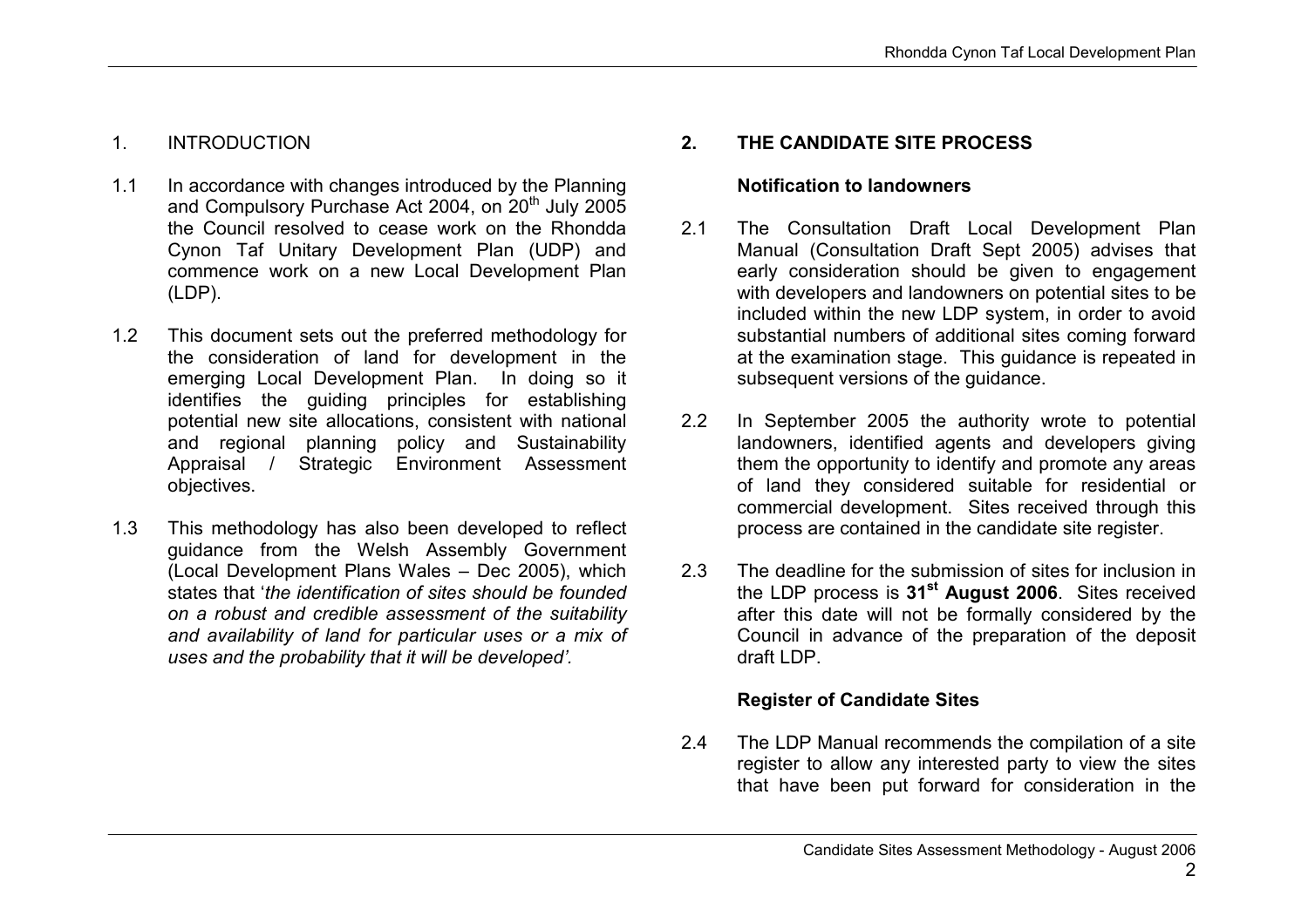LDP. In accordance with the guidance the Council has prepared a comprehensive register of sites that are to be included in the Candidate Site Assessment process. The register will include information on each site including its location, size, and brief description of the main physical characteristics of the site. The register will be available for inspection at the Development & Regeneration Division, Valleys Innovation Centre, Navigation Park, Abercynon and also on the Rhondda Cynon Taf Website.

## LDP Site Appraisal Sub Group

2.5 In order to ensure an expedient and efficient site assessment process the Council has established a Site Assessment Sub Group to assist in the process of site identification. The Sub Group consists of representatives of the Countryside, Highways, Development Control, Education, Corporate Estates and Development Planning sections. The Group will be responsible for the assessment of all land within the candidate sites process. Management of the process will be the responsibility of the Director of Development & Regeneration.

#### Land to be included in the Candidate Site Assessment Process

2.6 The land included within this process consists of land that is either currently contrary to existing Development Plan or that which has previously been considered suitable for development but has not been developed. The sites that will be included in the assessment process can be categorised into four main types.

#### • Sites Promoted by Private Landowners and External Agencies

This includes sites submitted by private landowners, their agents, public and private developers.

# • Rhondda Cynon Taf Land Review Sites

Rhondda Cynon Taf County Borough Council is one of the major landowners in the area. The Council is currently in the process of reviewing land and property in its ownership. As a result of the review process a range of sites have been submitted for consideration as part of the LDP process.

#### • Undeveloped Existing Local Plan Allocations

An essential part of the transition from Local Plans to the LDP preparation process is the consideration of those allocations within the existing Local Plans that have yet to be developed. All residential, employment or other commercial allocations that have not been developed will be reassessed to ascertain whether they can be carried forward into the LDP.

#### Candidate Sites Assessment Methodology - August 2006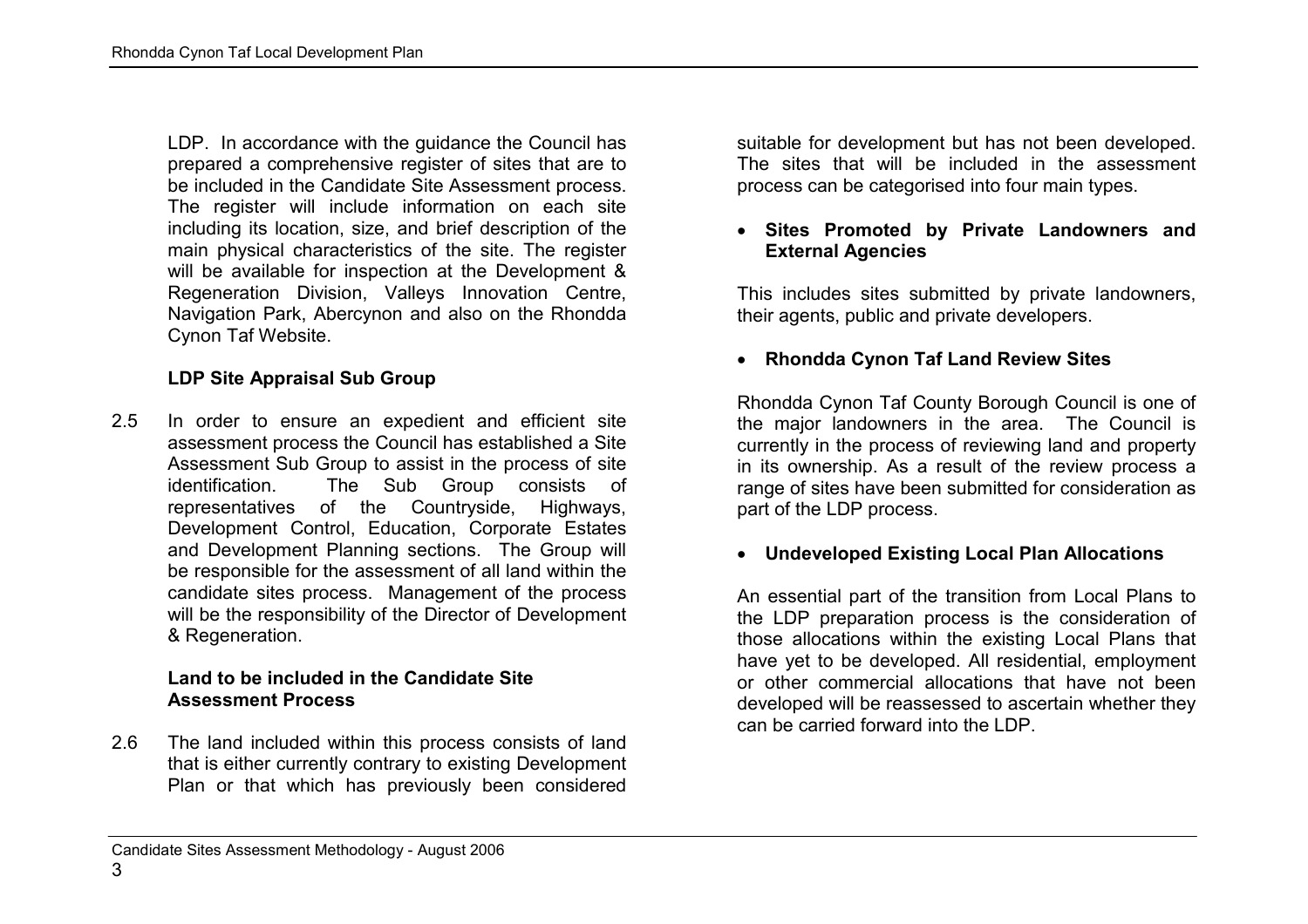## • Sites Identified by the Council

The Council has commissioned a range of studies over recent years for different parts of the County Borough aimed at identifying regeneration opportunities. These include studies such as the Upper and Central Rhondda Valley Urban Capacity Study, Town Centre Strategies and Employment Land Review.

## Site Categorisation

2.7 The candidate site process will include consideration of sites ranging from less than a third of a hectare to sites up to 100 hectares. In order to ensure a consistent approach to assessing sites the Council will group sites into the following 2 categories;

## • Strategic Sites

Strategic sites are sites of more than 20 hectares that will because of their nature, scale or location will significantly contribute to the spatial strategy of the LDP.

## • Non Strategic Sites

Non-Strategic sites are that will accommodate local growth requirements. Whilst these sites may not be strategic in nature the will however, be of sufficient size to have an effect on the local community in terms of population and infrastructure. For the purpose of the LDP a Non-Strategic site is defined as a site of more than 0.3 hectares.

2.8 Sites of less than 0.3 of a hectare will not be considered as part of the site assessment process. These site will however, be considered when the Council undertakes the process of defining residential settlement boundaries.

# 3. SITE ASSESSMENT METHODOLOGY

3.1 It is essential that the land allocated for development in the LDP meets the objectives of the plan and is suitable for and capable of being developed. In order to ensure a clear, objective and transparent assessment process, the Council will assess all the land over 0.3 hectares included within its register of Candidate Sites by means of a two-stage assessment process. This will ensure a comprehensive and complete evaluation of all sites is undertaken before recommendations are made on future land allocations.

# The First Stage

3.2 The first stage assessment has been developed with the assistance of Hyder Consulting, this stage will involve a wide-ranging appraisal of the unique characteristics of all candidate sites, identifying both restraints and potential for development.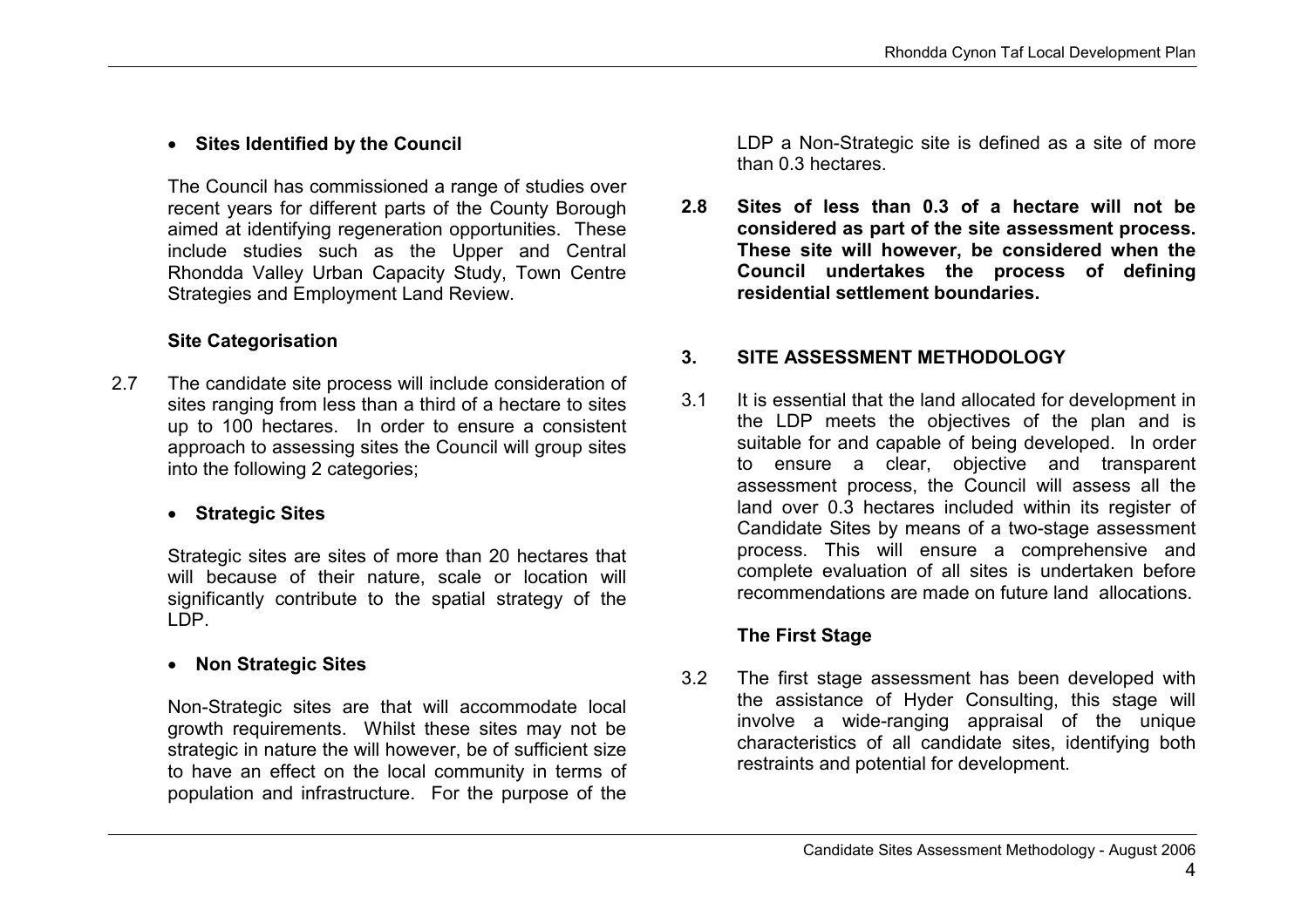- 3.3 All identified candidate sites will be subject to a preliminary site assessment process, which will comprise of an on-site physical assessment and the completion of a site appraisal framework. This framework will;
	- Confirm the location and candidate site reference details such as unique number, area and photographic record,
	- Give a general overview of the site in terms of current uses and physical condition,
	- Identify the adjoining uses and possible access to the site,
	- Identify the sites' proximity to any local public facilities,
	- Note any possible constraints to development that are visible,
	- Give an initial judgment on what would be the most suitable land use allocation on the site.
	- Search the planning history of the site.
- 3.4 Following on from the initial assessment, a more detailed appraisal of sites will be made. The site appraisal sheet is shown in full detail in Appendix A. The appraisal sheet will be divided into sections to cover the following areas;

Economic viability – considering the location of the site with regard to market and workforce characteristics;

Accessibility and ease of movement – considering the suitability of vehicular access to the site, location of the site with regard to public transport routes, and accessibility by foot or cycle to a range of community facilities;

Environmental capital – considering whether or not the site is at risk from flooding, would there result in the loss of agricultural land, is the site considered to be greenfield or brownfield land, whether or not the site is protected by environmental designations, whether the site would present an opportunity to remove an eyesore, and whether or not the site is considered to have environmental value;

Site context and character – whether topographical characteristics of the site may present an obstacle to development, whether development would have an impact on important views/vistas, whether the site is in close proximity to existing infrastructure and whether or not there would be potential adverse impact from adjoining land uses;

Continuity and enclosure – whether development of the site would provide continuity and enclosure in respect to adjacent land uses and whether it would contribute to an active high street frontage.

Potential use - Finally, an assessment will be made as to the potential use of the site.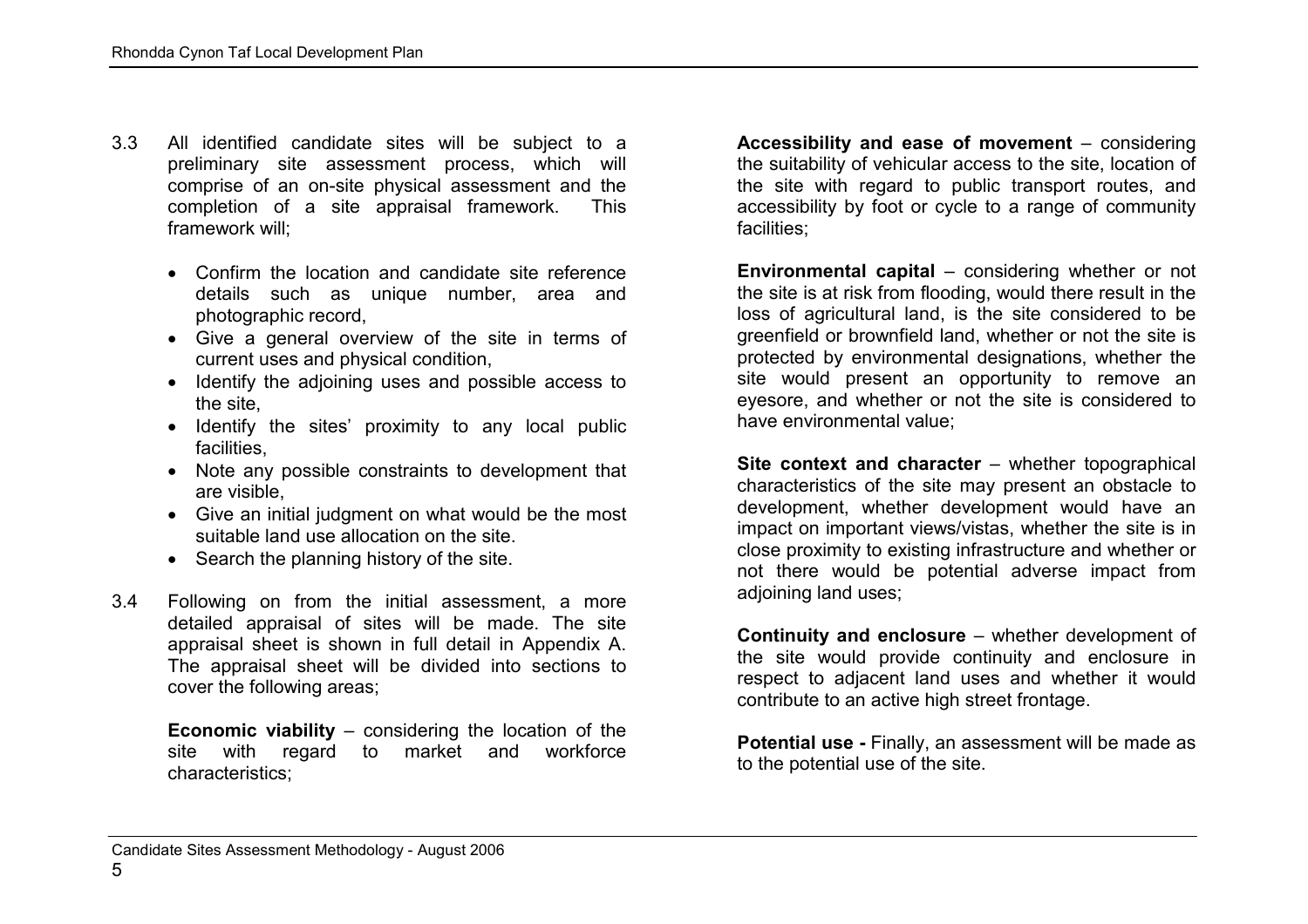- 3.5 This part of the process will allow judgements to be made on the sites against a series of 18 objectives divided into the above 6 areas. It will be determined the level of impact that the proposed development will have upon each of these. The impact will be categorised into a scale ranging from undermining (U), poor (P), neutral  $(N)$ , fair  $(F)$ , good  $(G, to excellent (E)).$
- 3.6 At the end of this stage of assessment, in the comment section of the final objective, it will be decided whether the site is suitable to be considered further for its development potential, or should be taken out of the assessment process.

## The Second Stage

3.7 The second stage of the process will allow the Council to assess possible future allocations against the SA/SEA framework to ensure that the sites contribute towards achieving the overall objectives of the plan. In order to do so the Council will employ the Sustainability Threshold Assessment methodology developed by environmental consultants Enfusion. The Sustainability Threshold Assessment process involves allocating one of five levels of potential impact to the candidate site, against each of the sustainability objectives identified in the Sustainability Appraisal Framework. The objectives and associated criteria in the SA/SEA Framework have been identified and compiled from the Rhondda Cynon Taf LDP Scoping procedure and cover the following areas: - Housing, Cultural Heritage,

Access, Social Inclusion, Health, Economy, Employment, Transport, Built Environment, Landscape, Biodiversity, Water, Climate Change, Energy, Land and Soils, Waste, Minerals. The SA/SEA objectives are attached as Appendix B.

3.8 The impacts of the candidate site and its proposed development are identified by one of five colour codes, determined against each of the objectives. The colour codes are as follows;

> Blue - Development actively encouraged, as it would resolve an existing sustainability problem

> Green – No sustainability constraints and development acceptable

> Yellow – Potential expensive sustainability issues, mitigation and/or negotiation possible

> Orange – Problematic because of sustainability constraints; mitigation or negotiation difficult and or

> Red - Absolute sustainability constraints to development.

3.9 Development needs may be accommodated if there are overall majority frequencies of blue and green impacts. If not, the approach identifies what further studies or mitigation could be incorporated to allow development. Candidate sites with predominantly orange and red will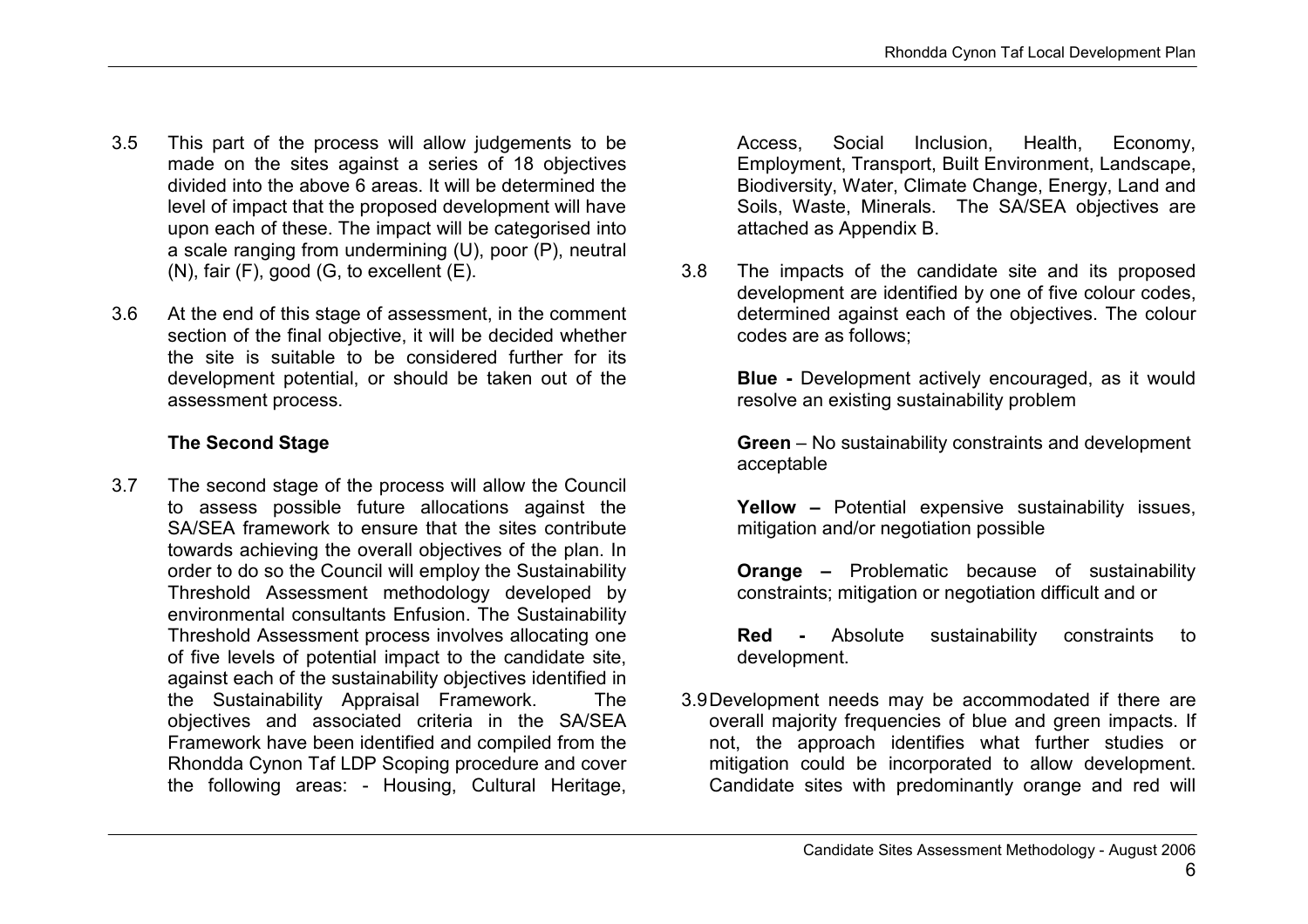normally be excluded from further consideration. A copy of the matrix into which the identified threshold are recorded is shown in Appendix C.

#### 4. NEXT STAGE

- 4.1 Following the completion of assessment process the Council will seek the views of consult with the appropriate specific consultation bodies in respect of those sites identified as suitable for future development. The specific consultation bodies to be consulted will include;
	- Welsh Assembly Government
	- Countryside Council for Wales
	- Environment Agency Wales
	- Dwr Cymru / Welsh Water
	- Glamorgan Gwent Archaeological Trust
	- CADW
	- The Coal Authority
	- South Wales Police
	- South Wales Fire Service
	- Health & Safety Executive
	- Transco
	- Western Power Distribution

# 5. FURTHER INFORMATION AND ADVICE

5.1 For further information and advice please contact:-

Development Planning, Development & Regeneration Division, Rhondda Cynon Taf County Borough Council, Valleys Innovation Centre, Navigation Park, Abercynon CF45 4SN

Telephone:

01443 665773 / 665784 / 665774 / 665727 / 665772

Email: LDP@rhondda-cynon-taff.gov.uk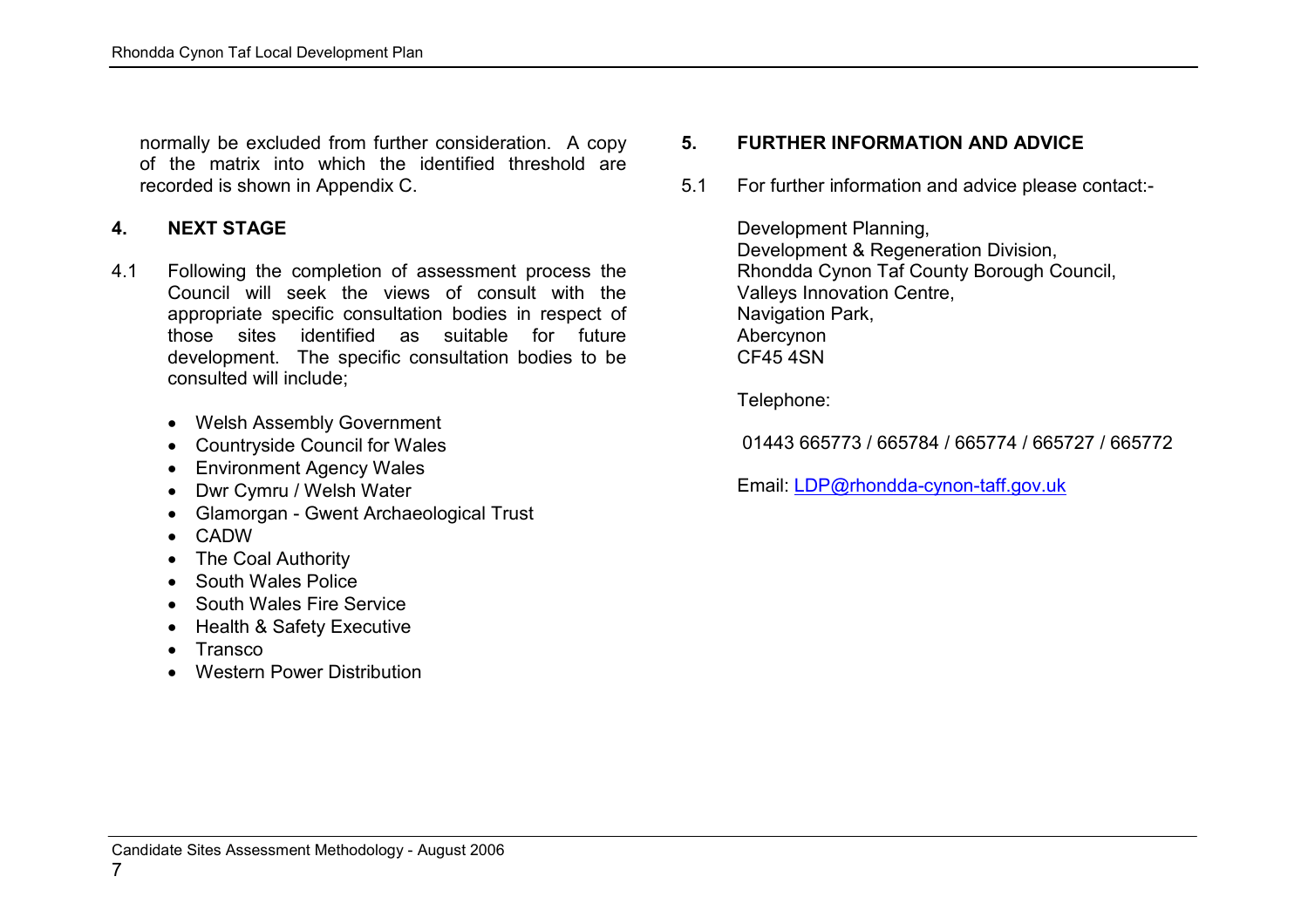# APPENDIX A

## SITE APPRAISAL FRAMEWORK

|              | <b>SITE ID NUMBER</b>                                                                                                                                     |                           |           |                            |   |            |  |   |   |                 |
|--------------|-----------------------------------------------------------------------------------------------------------------------------------------------------------|---------------------------|-----------|----------------------------|---|------------|--|---|---|-----------------|
|              | Objective                                                                                                                                                 | <b>Objective Achieved</b> |           | <b>Suitability of Site</b> |   |            |  |   |   | <b>Comments</b> |
|              |                                                                                                                                                           | <b>YES</b>                | <b>NO</b> | $\cup$                     | P | $N \mid F$ |  | G | E |                 |
|              | <b>Economic Viability</b>                                                                                                                                 |                           |           |                            |   |            |  |   |   |                 |
|              | Is the location of the site realistic with regard to market and<br>workforce characteristics?                                                             |                           |           |                            |   |            |  |   |   |                 |
| 1            |                                                                                                                                                           |                           |           |                            |   |            |  |   |   |                 |
|              | <b>Accessibility and Ease of Movement</b>                                                                                                                 |                           |           |                            |   |            |  |   |   |                 |
| $\mathbf{2}$ | Is the site located within walking distance (i.e. 400m) of a public<br>transport route (bus/train)? (please specify if steep/obstructed<br>access route). |                           |           |                            |   |            |  |   |   |                 |
| 3            | Is the site accessible (please specify if steep/obstructed access<br>route)?                                                                              |                           |           |                            |   |            |  |   |   |                 |
| 4            | Is the site located within walking distance (i.e. 400m) of a range<br>of community services (shops, facilities etc)?                                      |                           |           |                            |   |            |  |   |   |                 |
|              | <b>Environmental Capital</b>                                                                                                                              |                           |           |                            |   |            |  |   |   |                 |
| 5            | Is the site located near a watercourse / is there a risk of<br>flooding?                                                                                  |                           |           |                            |   |            |  |   |   |                 |
| 6            | Would development on the site result in the loss of agricultural<br>land?                                                                                 |                           |           |                            |   |            |  |   |   |                 |
| 7            | Is the site (or parts thereof) protected by landscape ecological or<br>cultural designations? (if so, please specify).                                    |                           |           |                            |   |            |  |   |   |                 |
| 8            | Does the site constitute Brownfield land? (if not, please specify if<br>greenfield site).                                                                 |                           |           |                            |   |            |  |   |   |                 |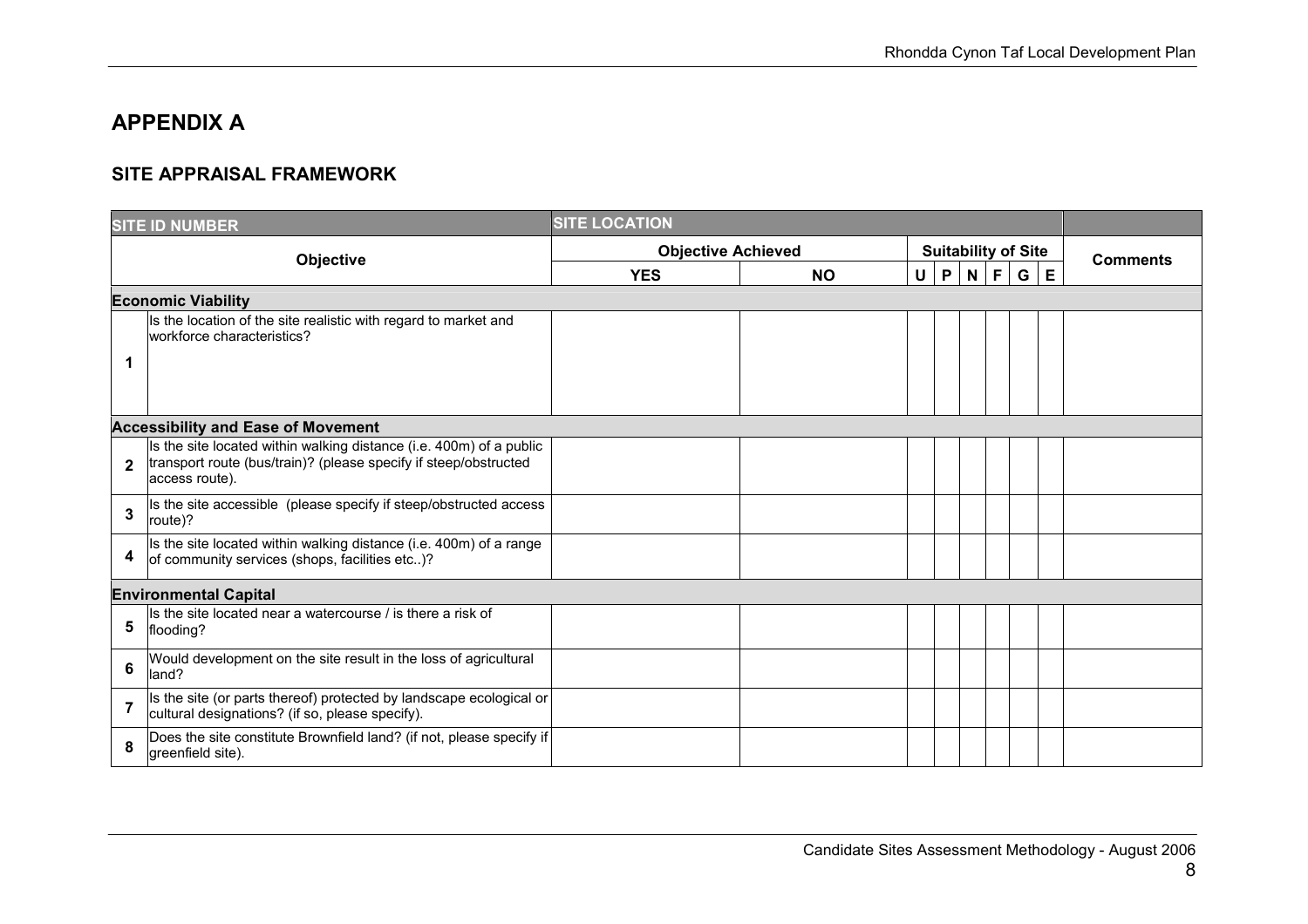| 9  | Is there a potential risk of contaminated land?                                                                                       |  |  |  |  |  |
|----|---------------------------------------------------------------------------------------------------------------------------------------|--|--|--|--|--|
| 10 | Would development of the site present an opportunity to remove<br>an eyesore?                                                         |  |  |  |  |  |
|    | Does the site have environmental value?                                                                                               |  |  |  |  |  |
| 11 |                                                                                                                                       |  |  |  |  |  |
|    | <b>Site Context and Character</b>                                                                                                     |  |  |  |  |  |
| 12 | Do the topographical characteristics of the site present an<br>obstacle to development?                                               |  |  |  |  |  |
| 13 | Would development on the site have an impact upon important<br>views/vistas                                                           |  |  |  |  |  |
| 14 | Is the site located within close proximity (100m) of existing<br>water, sewerage, electrical, gas and telecommunications<br>services? |  |  |  |  |  |
| 15 | Would there be any adverse impact arising from potentially<br>conflicting adjoining land uses?                                        |  |  |  |  |  |
|    | <b>Continuity and Enclosure</b>                                                                                                       |  |  |  |  |  |
| 16 | Will development of the site provide continuity and enclosure in<br>respect to adjacent uses and development?                         |  |  |  |  |  |
| 17 | Would development of the site contribute to an active high street<br>frontage?                                                        |  |  |  |  |  |
|    | <b>Potential Use</b>                                                                                                                  |  |  |  |  |  |
| 18 | Is the site suitable for development?                                                                                                 |  |  |  |  |  |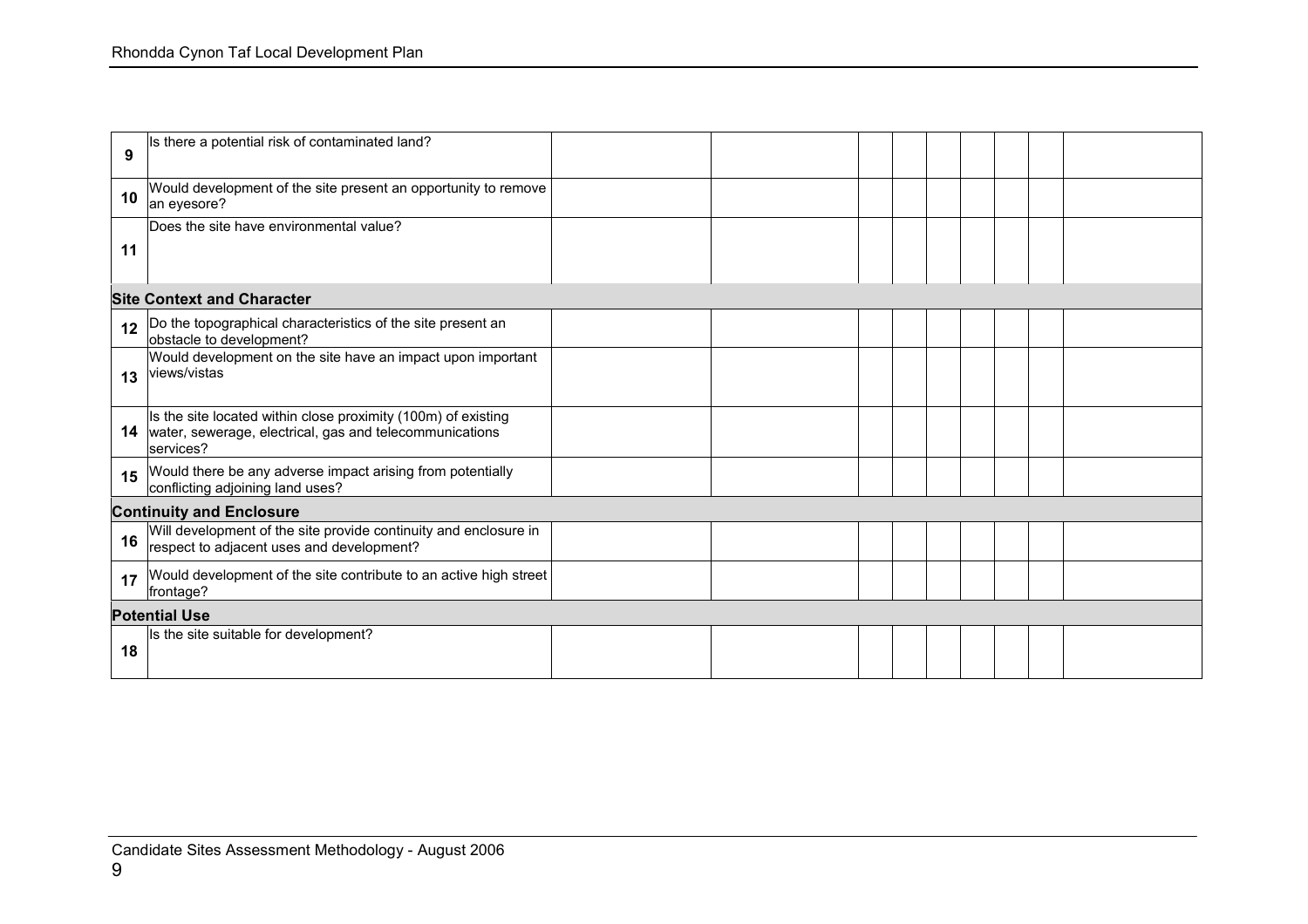# APPENDIX B

# RHONDDA CYNON TAF SUSTAINABILITY APPRAISAL FRAMEWORK

|                | <b>SA OBJECTIVE</b>                                                                                                                         | <b>DECISION AIDING QUESTIONS - WILL THE POLICY?</b>                                                                                                                                                                                                                                                                                                                                                                                                                                                   |
|----------------|---------------------------------------------------------------------------------------------------------------------------------------------|-------------------------------------------------------------------------------------------------------------------------------------------------------------------------------------------------------------------------------------------------------------------------------------------------------------------------------------------------------------------------------------------------------------------------------------------------------------------------------------------------------|
| $\overline{1}$ | <b>Housing</b>                                                                                                                              |                                                                                                                                                                                                                                                                                                                                                                                                                                                                                                       |
|                | Provide a mix of dwelling<br>types catering for all<br>needs, with a mix of<br>tenures to promote<br>integrated and thriving<br>communities | Deliver good quality housing<br>Promote a mix of housing size, type and tenure within each settlement?<br>Promote housing that meets the requirements of those with special needs?<br>Help meet affordable housing needs to allow local people to remain within communities?<br>Protect and enhance the existing housing stock including the characteristic terraces                                                                                                                                  |
| $\overline{2}$ | <b>Cultural Heritage</b>                                                                                                                    |                                                                                                                                                                                                                                                                                                                                                                                                                                                                                                       |
|                | <b>Protect the Cultural</b><br>Heritage including<br>landscape, archaeology<br>and language                                                 | Protect and enhance listed buildings<br><b>Protects and enhance Scheduled Ancient Monuments</b><br>Protect and enhance the historic landscape<br>Have regard for the entire historic environment, whether protected by legislation or not.<br>Protect and enhance RCT's mining heritage<br>Promote the retention of the Welsh language<br>Promote sustainable access to cultural sites, especially to promote tourism                                                                                 |
| 3              | <b>Access</b>                                                                                                                               |                                                                                                                                                                                                                                                                                                                                                                                                                                                                                                       |
|                | Promote a strategic and<br>holistic approach to<br>accessibility to meet local<br>needs                                                     | Encourage provision of community facilities and employment opportunities in accessible locations<br>Reduce the need to travel in new developments<br>Provide equality of access for all<br>Given the topographical constraints, promote improvements in the transport infrastructure away<br>from main routes where feasible<br>Promote improvements in public transport, including for rural residents<br>Promote more sustainable modes of transport, including safe routes for walking and cycling |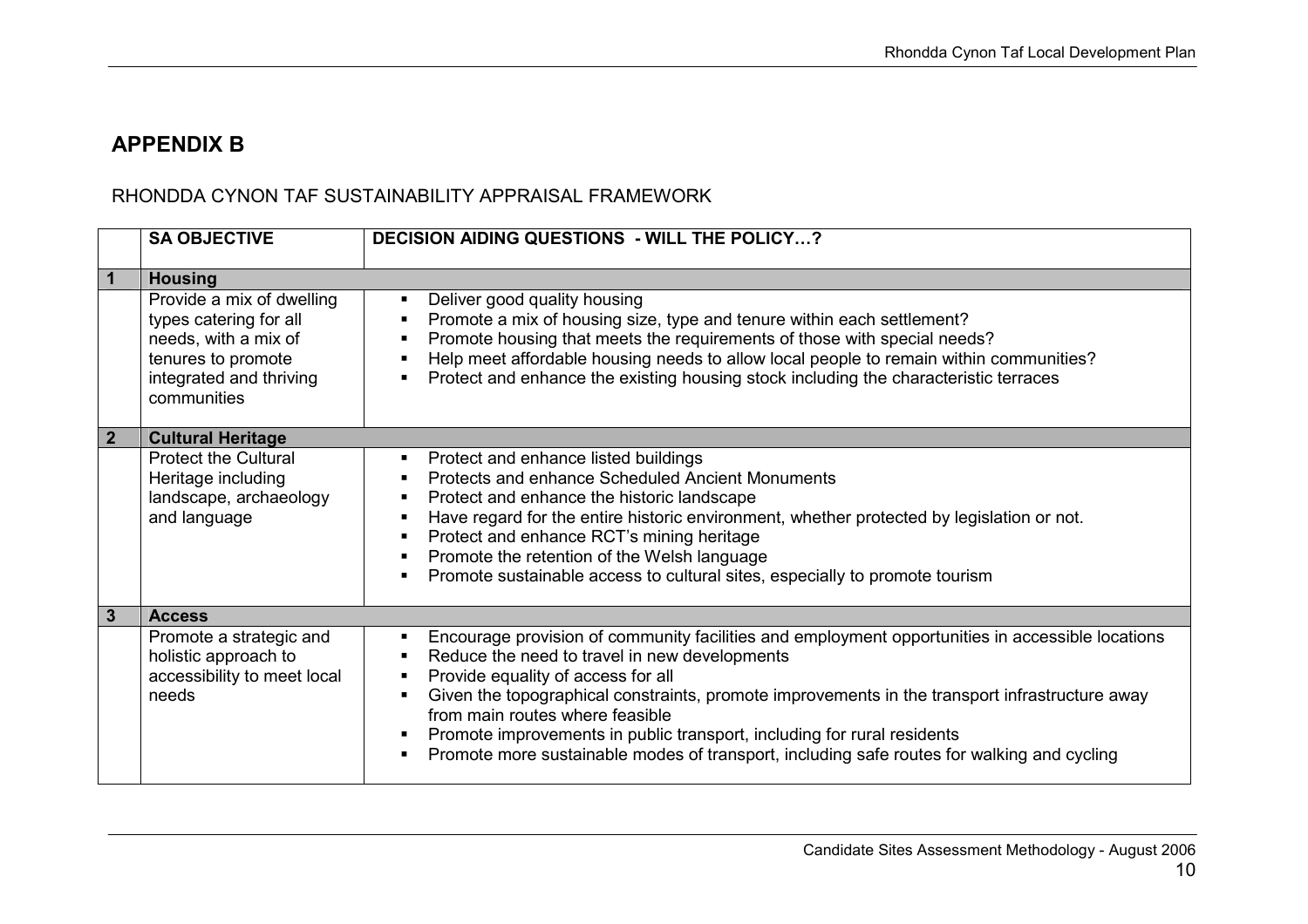|                | <b>Social Inclusion</b>                                                                                         |                                                                                                                                                                                                                                                                                                                                                                                                                                                                                                                                     |
|----------------|-----------------------------------------------------------------------------------------------------------------|-------------------------------------------------------------------------------------------------------------------------------------------------------------------------------------------------------------------------------------------------------------------------------------------------------------------------------------------------------------------------------------------------------------------------------------------------------------------------------------------------------------------------------------|
|                | Promote integrated<br>communities, with<br>opportunities for living,                                            | Help reduce disparities between the northern and southern wards within RCT.<br>Promote access to education for all<br>Consider the needs of vulnerable groups, such as those with limiting long term illnesses                                                                                                                                                                                                                                                                                                                      |
|                | working and socialising for<br>all                                                                              | Plan for sociable places, with opportunities for active citizenship<br>٠<br>Accommodate meeting places for different religious groups                                                                                                                                                                                                                                                                                                                                                                                               |
| $5\phantom{1}$ | <b>Health</b>                                                                                                   |                                                                                                                                                                                                                                                                                                                                                                                                                                                                                                                                     |
|                | Promote an environment<br>that leads to a healthy and<br>safe lifestyle                                         | Promote provision of and access to healthcare facilities<br>٠<br>Encourage safe provision for walking and cycling<br>Prevent unacceptable levels of noise, light, odour and air pollution<br>Promote healthy eating by protecting and, where possible, providing allotments, market gardens<br>and orchards as active spaces<br>Protect existing open spaces<br>٠<br>Promote provision of facilities for physical recreation                                                                                                        |
| 6              | <b>Economy</b>                                                                                                  |                                                                                                                                                                                                                                                                                                                                                                                                                                                                                                                                     |
|                | Provide for sustainable<br>economic growth including<br>the maintenance of healthy<br>and vibrant town centres. | Accommodate Objective 1 initiatives<br>٠<br>Contribute towards a sustainable economy<br>٠<br>Encourage local growth, especially in areas of high unemployment<br>٠<br>Encourage appropriate inward investment<br>Protect the rural economy, and enable diversification<br>Promote good quality sustainable tourism, respectful of the receiving environment and communities<br>Ensure the allocation of land to accommodate the needs of the population of RCT<br>Maintain an appropriate land bank<br>Promote healthy town centres |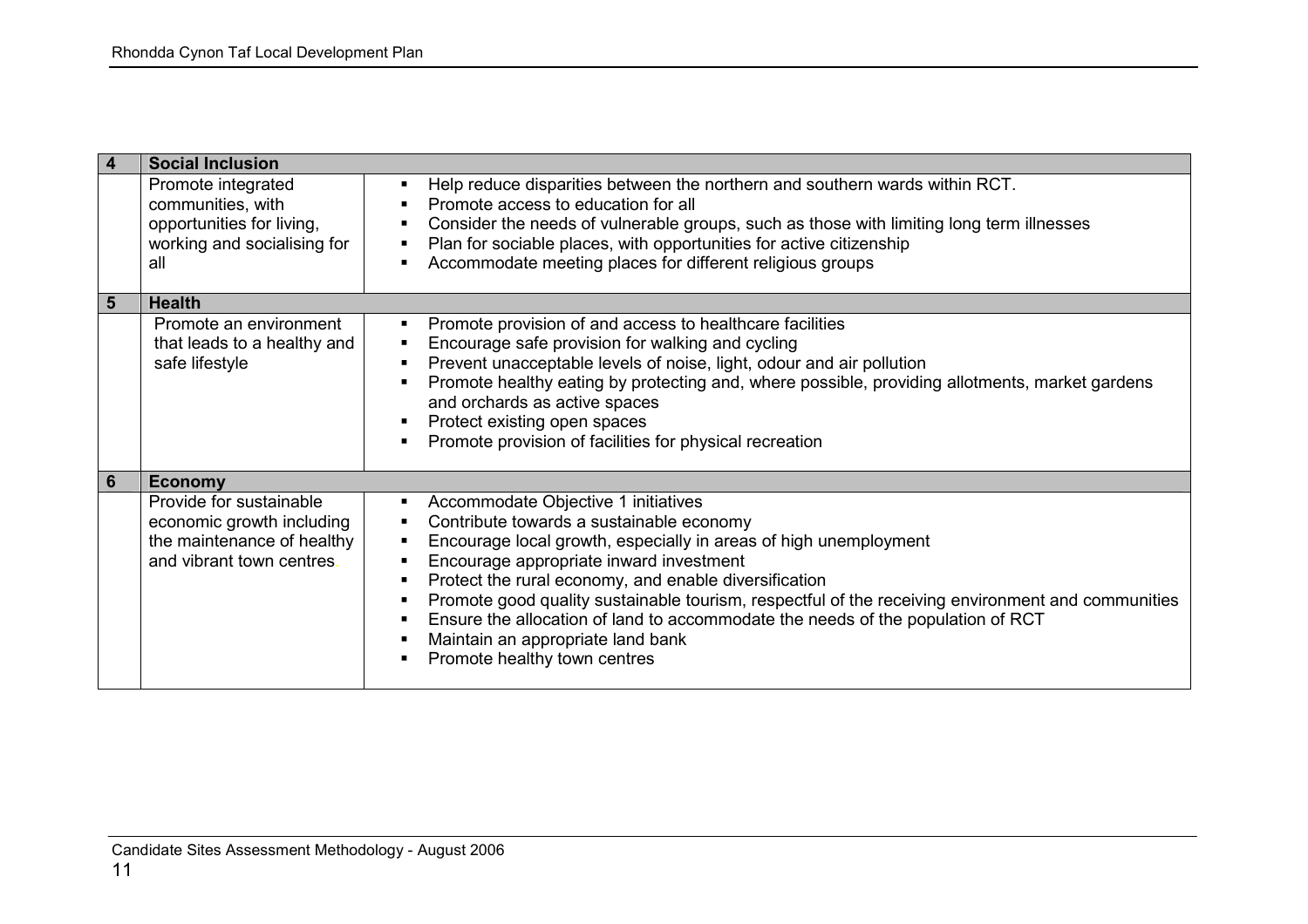| $\overline{7}$   | <b>Employment</b>                                                                                       |                                                                                                                                                                                                                                                                                                                                                                                                                                                                                                 |
|------------------|---------------------------------------------------------------------------------------------------------|-------------------------------------------------------------------------------------------------------------------------------------------------------------------------------------------------------------------------------------------------------------------------------------------------------------------------------------------------------------------------------------------------------------------------------------------------------------------------------------------------|
|                  | Provide for a diverse<br>range of high quality job<br>opportunities                                     | Help minimise unemployment<br>Provide various opportunities for a range of skills levels<br>Provide jobs accessible to all residents, especially those in rural areas without access to transport<br>Accommodate training facilities to help develop a flexible skills base<br>Promote good quality jobs within the tourism sector<br>Minimise the out commuting from the County Borough for work<br>Provide appropriate land for employment that will be attractive to industry                |
| $\boldsymbol{8}$ | <b>Transport</b>                                                                                        |                                                                                                                                                                                                                                                                                                                                                                                                                                                                                                 |
|                  | Reduce the need to travel<br>and promote more<br>sustainable modes of<br>transport                      | Provide alternatives to the private car, including for commuting and visitor access<br>Improve and where feasible expand the existing road and rail network, especially to provide access<br>to rural areas<br>Provide for safe walking and cycling<br>Improve public transport links within (not just into and out of) the County Borough, including<br>community transport where buses are not commercially viable<br>Provide for appropriate levels of car parking to serve the needs of RCT |
| 9                | <b>Built Environment</b>                                                                                |                                                                                                                                                                                                                                                                                                                                                                                                                                                                                                 |
|                  | Provide a high quality built<br>environment and promote<br>community pride                              | Ensure high standards of design in all new development<br>Protect and enhance local character and distinctiveness, building upon the cultural heritage of the<br>area, while recognising the role of innovation in the built environment<br>Protect and enhance areas and buildings of historical, archaeological or cultural importance.<br>Promote energy efficiency in new developments                                                                                                      |
| 10               | Landscape                                                                                               |                                                                                                                                                                                                                                                                                                                                                                                                                                                                                                 |
|                  | Improve, protect and<br>enhance the countryside,<br>whilst increasing<br>understanding and<br>awareness | Promote the improvement of the landscape where it has been degraded as a legacy of previous<br>industrial use<br>Protect and enhance designated areas<br>Increase opportunities for enjoyment of the countryside where appropriate<br>Promote rural economic diversification and support farmers as custodians of valued landscapes                                                                                                                                                             |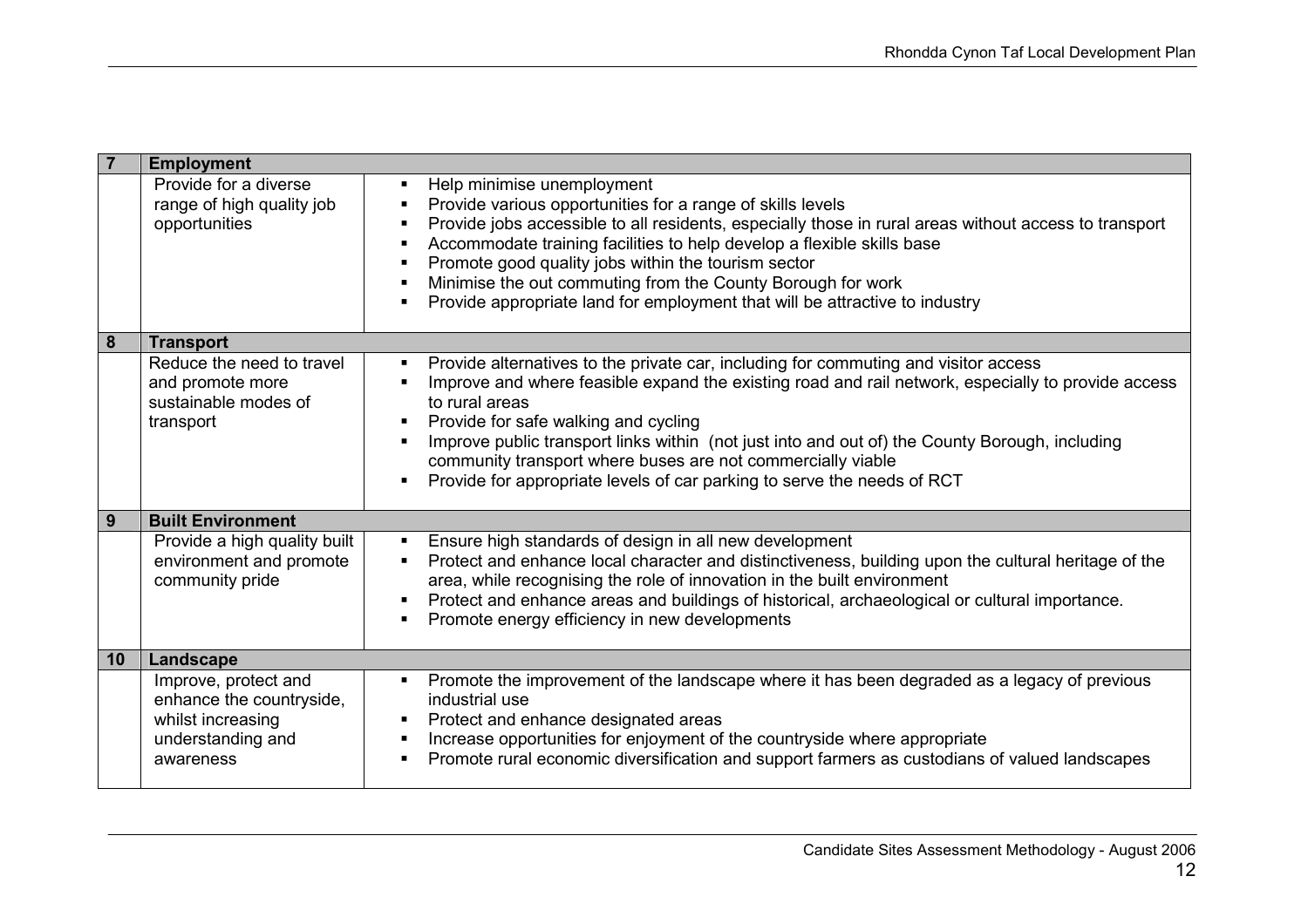| 11                | <b>Biodiversity</b>                                                                              |                                                                                                                                                                                                                                                                                                                                                                                                                      |
|-------------------|--------------------------------------------------------------------------------------------------|----------------------------------------------------------------------------------------------------------------------------------------------------------------------------------------------------------------------------------------------------------------------------------------------------------------------------------------------------------------------------------------------------------------------|
|                   | Protect and enhance the<br>diversity and abundance<br>of wildlife habitats and<br>native species | Protect and enhance valuable wildlife habitats and species, both those statutorily designated and<br>those of local value<br>Avoid and, where possible, reverse habitat fragmentation<br>Improve, protect and enhance the biodiversity within the water environment<br>Integrate protection and creation of habitat into the design of new development from the outset<br>Promote ecologically based land management |
| $12 \overline{ }$ | <b>Water</b>                                                                                     |                                                                                                                                                                                                                                                                                                                                                                                                                      |
|                   | Improve, protect and<br>enhance the water<br>environment                                         | Reduce and/or avoid pollution to water<br>Promote use of sustainable drainage systems<br>Manage and avoid exacerbating flood risk especially along river frontages<br>Use water efficiently<br>Protect groundwater sources<br>Prevent new development that will exacerbate current foul drainage problems                                                                                                            |
| 13                | <b>Climate Change</b>                                                                            |                                                                                                                                                                                                                                                                                                                                                                                                                      |
|                   | Minimise greenhouse gas<br>emissions and manage<br>the effects of climate<br>change              | Reduce the need to travel, especially by car<br>Manage the risk of flooding, especially in river valleys<br>Consider the likely impacts of climate change on all types of infrastructure<br>Provide habitat routes to allow species to adapt to the changing environment                                                                                                                                             |
| 14                | <b>Energy</b>                                                                                    |                                                                                                                                                                                                                                                                                                                                                                                                                      |
|                   | Increase the supply of<br>renewable energy and<br>reduce energy<br>consumption                   | Promote energy efficiency<br>Encourage the development of renewables, including micro-generation<br>Encourage high standards of energy efficiency in all new developments<br>Support objectives of TAN8                                                                                                                                                                                                              |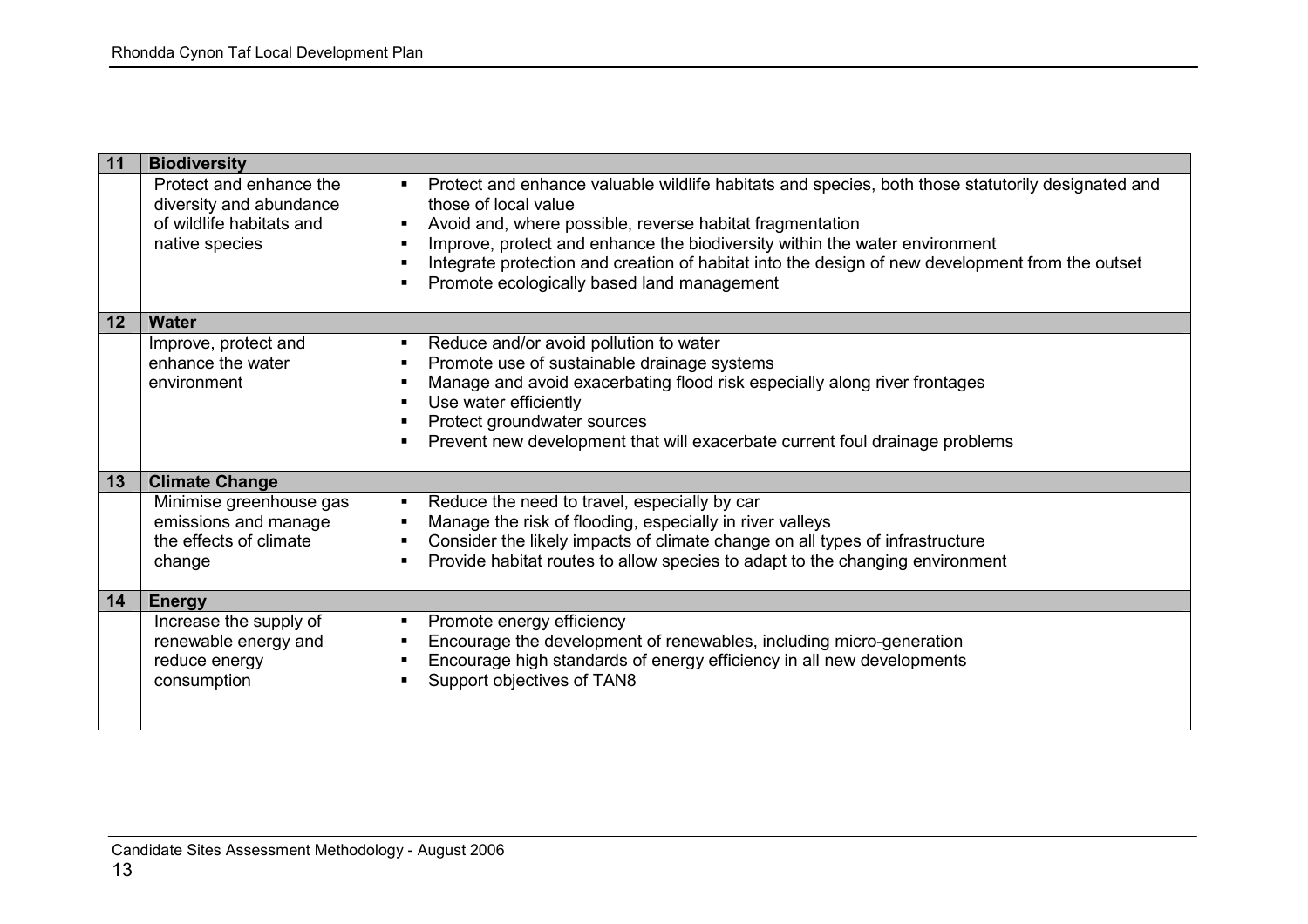| 15 | <b>Land and Soils</b>                                                                                                               |                                                                                                                                                                                                                                                                                                                                                                                                                                                |
|----|-------------------------------------------------------------------------------------------------------------------------------------|------------------------------------------------------------------------------------------------------------------------------------------------------------------------------------------------------------------------------------------------------------------------------------------------------------------------------------------------------------------------------------------------------------------------------------------------|
|    | Promote efficient use of<br>land and soils                                                                                          | Encourage sustainable restoration of contaminated land<br>Re-use previously developed land and buildings as a priority, where appropriate<br>Minimise greenfield land take<br>Promote high density development where appropriate<br>Enable rural economic diversification<br>Prevent and control pollution to land and soils                                                                                                                   |
| 16 | <b>Waste</b>                                                                                                                        |                                                                                                                                                                                                                                                                                                                                                                                                                                                |
|    | Minimise waste, especially<br>waste to landfill                                                                                     | Further improve on good recycling performance including provision of facilities (domestic and<br>commercial)<br>Avoid, reduce, re-use, recycle and recover before disposal to landfill<br>Support development of alternatives to landfill, including composting facilities and energy from<br>waste<br>Promote self sufficiency in terms of waste management where appropriate, and reduce imports of<br>waste from outside the County Borough |
| 17 | <b>Minerals</b>                                                                                                                     |                                                                                                                                                                                                                                                                                                                                                                                                                                                |
|    | Promote efficient and<br>appropriate use of<br>minerals, recognising the<br>importance of the industry<br>within the County Borough | Manage demand for minerals and aggregates<br>Reuse and recycle aggregates on site                                                                                                                                                                                                                                                                                                                                                              |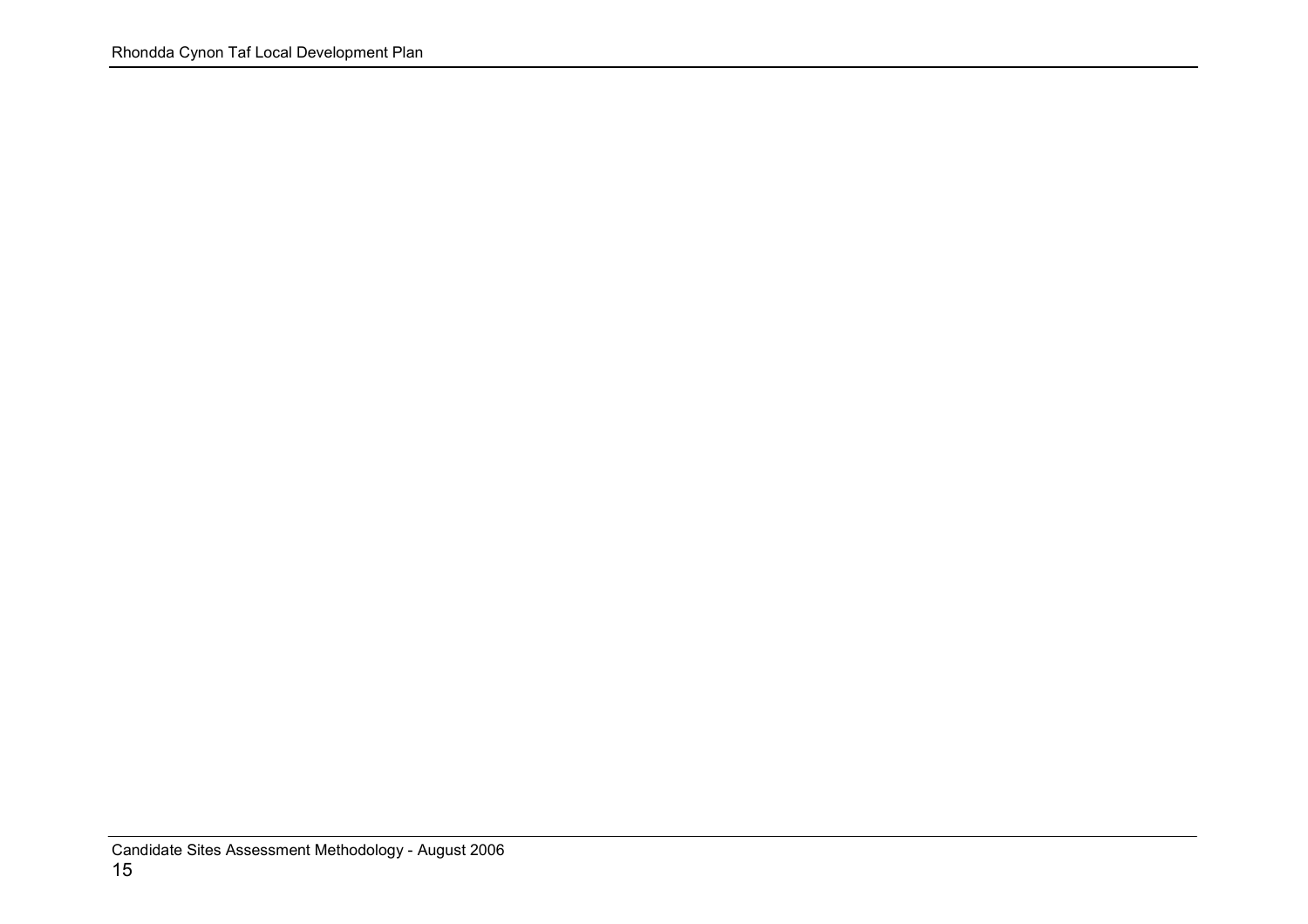# APPENDIX C

# SUSTAINABILITY THRESHOLD ASSESSMENT MATRIX

| <b>SA OBJECTIVE</b>           | <b>BOUNDARY</b> | <b>ISSUES</b> | <b>THRESHOLD</b><br>(EXISTING) | <b>MANAGEMENT</b><br><b>OPTIONS</b> | <b>THRESHOLD</b><br>(REVISED) | <b>INTERACTIONS</b> |
|-------------------------------|-----------------|---------------|--------------------------------|-------------------------------------|-------------------------------|---------------------|
| 1. Housing                    |                 |               |                                |                                     |                               |                     |
| Provide a mix of              |                 |               |                                |                                     |                               |                     |
| dwelling types                |                 |               |                                |                                     |                               |                     |
| catering for all              |                 |               |                                |                                     |                               |                     |
| needs, with a mix             |                 |               |                                |                                     |                               |                     |
| of tenures to<br>promote      |                 |               |                                |                                     |                               |                     |
| integrated and                |                 |               |                                |                                     |                               |                     |
| thriving                      |                 |               |                                |                                     |                               |                     |
| communities                   |                 |               |                                |                                     |                               |                     |
|                               |                 |               |                                |                                     |                               |                     |
| 2.Cultural                    |                 |               |                                |                                     |                               |                     |
| <b>Heritage</b>               |                 |               |                                |                                     |                               |                     |
| Protect the                   |                 |               |                                |                                     |                               |                     |
| <b>Cultural Heritage</b>      |                 |               |                                |                                     |                               |                     |
| including                     |                 |               |                                |                                     |                               |                     |
| landscape,<br>archaeology and |                 |               |                                |                                     |                               |                     |
| language                      |                 |               |                                |                                     |                               |                     |
| 3. Access                     |                 |               |                                |                                     |                               |                     |
| Promote a                     |                 |               |                                |                                     |                               |                     |
| strategic and                 |                 |               |                                |                                     |                               |                     |
| holistic approach             |                 |               |                                |                                     |                               |                     |
| to accessibility to           |                 |               |                                |                                     |                               |                     |
| meet local needs              |                 |               |                                |                                     |                               |                     |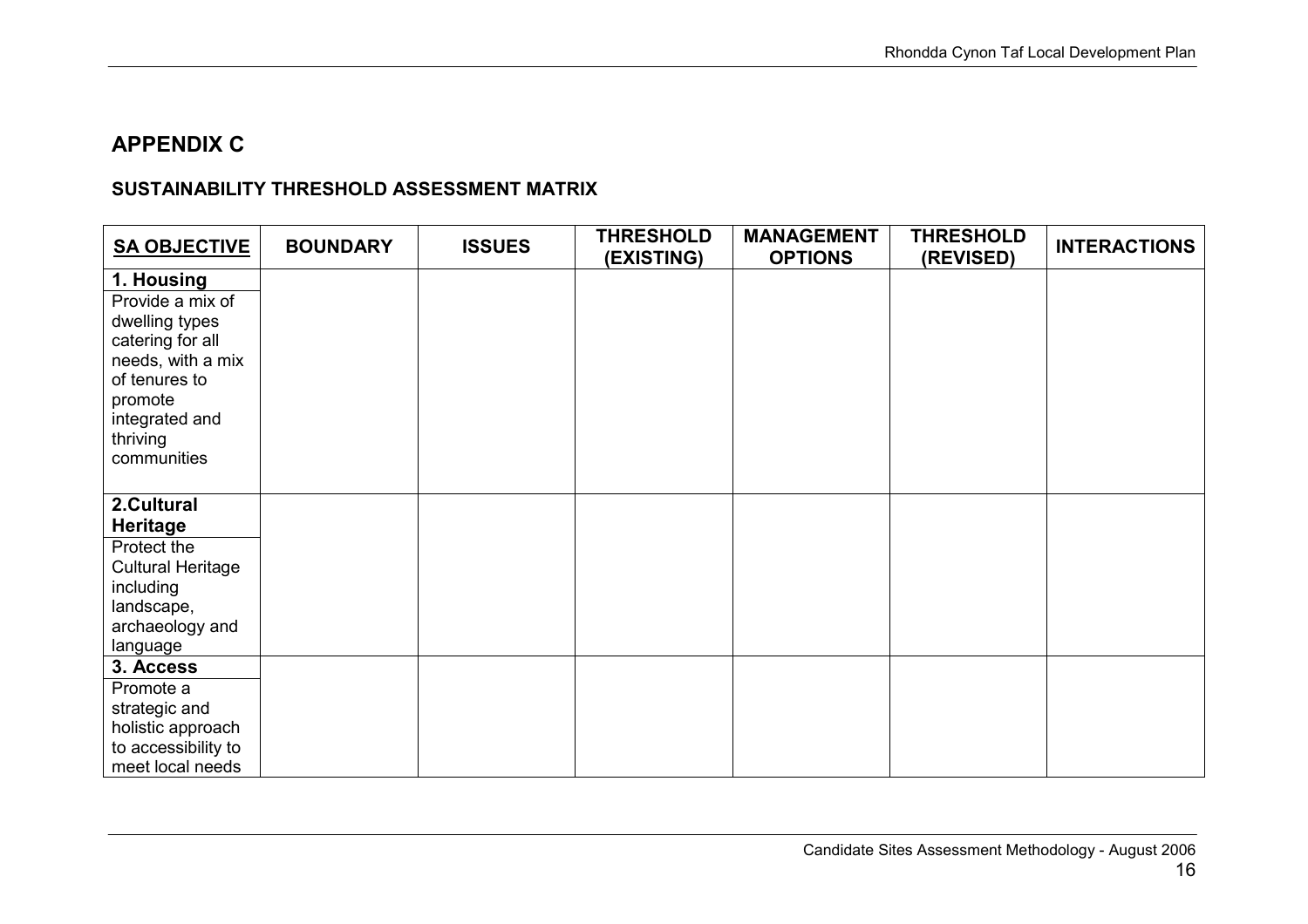| <b>SA OBJECTIVE</b>                    | <b>BOUNDARY</b> | <b>ISSUES</b> | <b>THRESHOLD</b><br>(EXISTING) | <b>MANAGEMENT</b><br><b>OPTIONS</b> | <b>THRESHOLD</b><br>(REVISED) | <b>INTERACTIONS</b> |
|----------------------------------------|-----------------|---------------|--------------------------------|-------------------------------------|-------------------------------|---------------------|
| 4. Social                              |                 |               |                                |                                     |                               |                     |
| <b>Inclusion</b>                       |                 |               |                                |                                     |                               |                     |
| Promote                                |                 |               |                                |                                     |                               |                     |
| integrated                             |                 |               |                                |                                     |                               |                     |
| communities, with                      |                 |               |                                |                                     |                               |                     |
| opportunities for                      |                 |               |                                |                                     |                               |                     |
| living, working<br>and socialising for |                 |               |                                |                                     |                               |                     |
| all                                    |                 |               |                                |                                     |                               |                     |
| 5. Health                              |                 |               |                                |                                     |                               |                     |
| Promote an                             |                 |               |                                |                                     |                               |                     |
| environment that                       |                 |               |                                |                                     |                               |                     |
| leads to a healthy                     |                 |               |                                |                                     |                               |                     |
| and safe lifestyle                     |                 |               |                                |                                     |                               |                     |
| 6. Economy                             |                 |               |                                |                                     |                               |                     |
| Provide for                            |                 |               |                                |                                     |                               |                     |
| sustainable                            |                 |               |                                |                                     |                               |                     |
| economic growth                        |                 |               |                                |                                     |                               |                     |
| including the                          |                 |               |                                |                                     |                               |                     |
| maintenance of                         |                 |               |                                |                                     |                               |                     |
| healthy and<br>vibrant town            |                 |               |                                |                                     |                               |                     |
| centres                                |                 |               |                                |                                     |                               |                     |
| 7.Employment                           |                 |               |                                |                                     |                               |                     |
| Provide for a                          |                 |               |                                |                                     |                               |                     |
| diverse range of                       |                 |               |                                |                                     |                               |                     |
| high quality job                       |                 |               |                                |                                     |                               |                     |
| opportunities                          |                 |               |                                |                                     |                               |                     |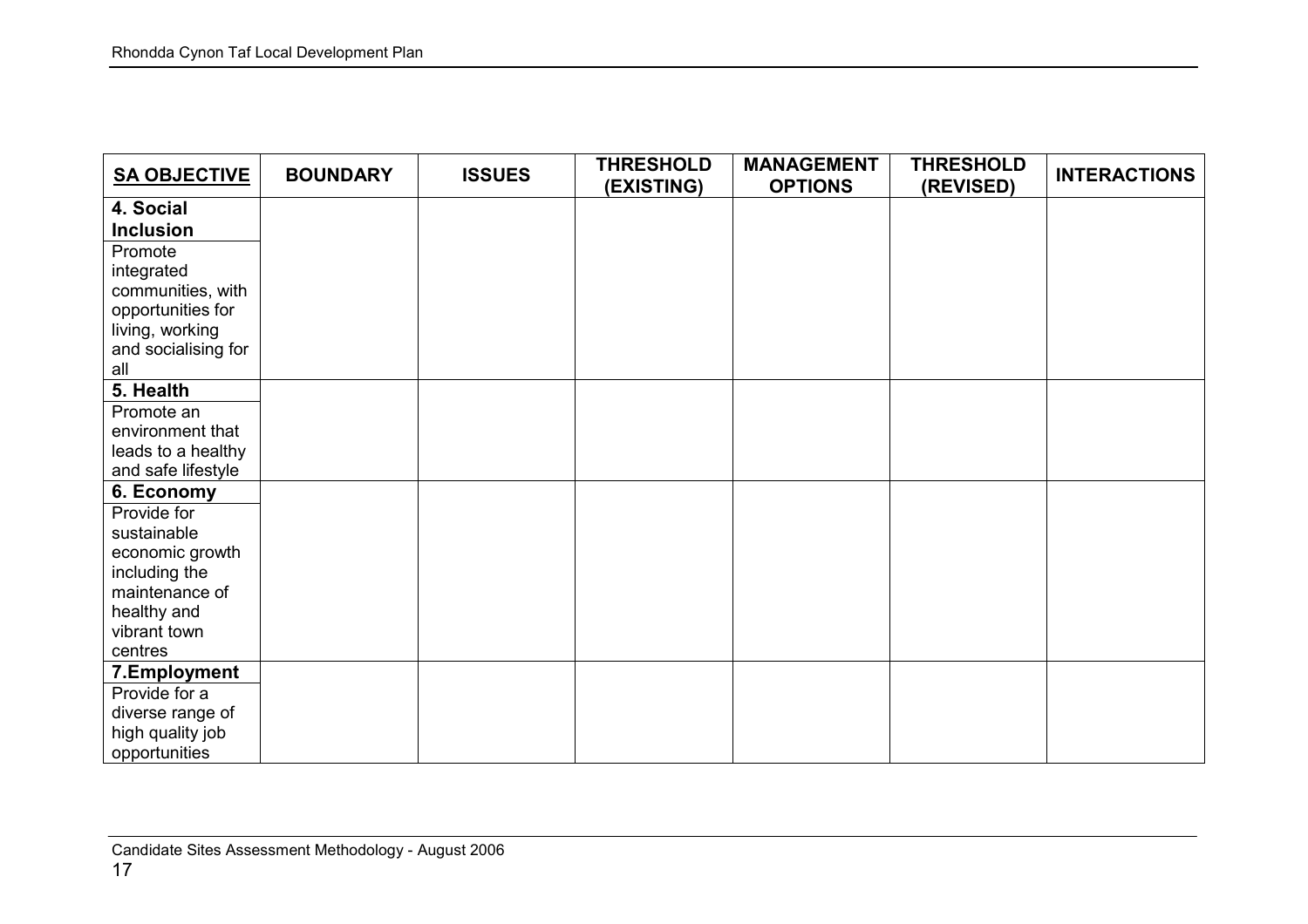| <b>SA OBJECTIVE</b>               | <b>BOUNDARY</b> | <b>ISSUES</b> | <b>THRESHOLD</b><br>(EXISTING) | <b>MANAGEMENT</b><br><b>OPTIONS</b> | <b>THRESHOLD</b><br>(REVISED) | <b>INTERACTIONS</b> |
|-----------------------------------|-----------------|---------------|--------------------------------|-------------------------------------|-------------------------------|---------------------|
| 8. Transport                      |                 |               |                                |                                     |                               |                     |
| Reduce the need                   |                 |               |                                |                                     |                               |                     |
| to travel and                     |                 |               |                                |                                     |                               |                     |
| promote more                      |                 |               |                                |                                     |                               |                     |
| sustainable                       |                 |               |                                |                                     |                               |                     |
| modes of                          |                 |               |                                |                                     |                               |                     |
| transport                         |                 |               |                                |                                     |                               |                     |
| 9. Built                          |                 |               |                                |                                     |                               |                     |
| <b>Environment</b>                |                 |               |                                |                                     |                               |                     |
| Provide a high                    |                 |               |                                |                                     |                               |                     |
| quality built                     |                 |               |                                |                                     |                               |                     |
| environment and                   |                 |               |                                |                                     |                               |                     |
| promote                           |                 |               |                                |                                     |                               |                     |
| community pride                   |                 |               |                                |                                     |                               |                     |
| 10. Landscape                     |                 |               |                                |                                     |                               |                     |
| Improve, protect                  |                 |               |                                |                                     |                               |                     |
| and enhance the                   |                 |               |                                |                                     |                               |                     |
| countryside, whilst<br>increasing |                 |               |                                |                                     |                               |                     |
| understanding                     |                 |               |                                |                                     |                               |                     |
| and awareness                     |                 |               |                                |                                     |                               |                     |
| 11. Biodiversity                  |                 |               |                                |                                     |                               |                     |
| Protect and                       |                 |               |                                |                                     |                               |                     |
| enhance the                       |                 |               |                                |                                     |                               |                     |
| diversity and                     |                 |               |                                |                                     |                               |                     |
| abundance of                      |                 |               |                                |                                     |                               |                     |
| wildlife habitats                 |                 |               |                                |                                     |                               |                     |
| and native                        |                 |               |                                |                                     |                               |                     |
| species                           |                 |               |                                |                                     |                               |                     |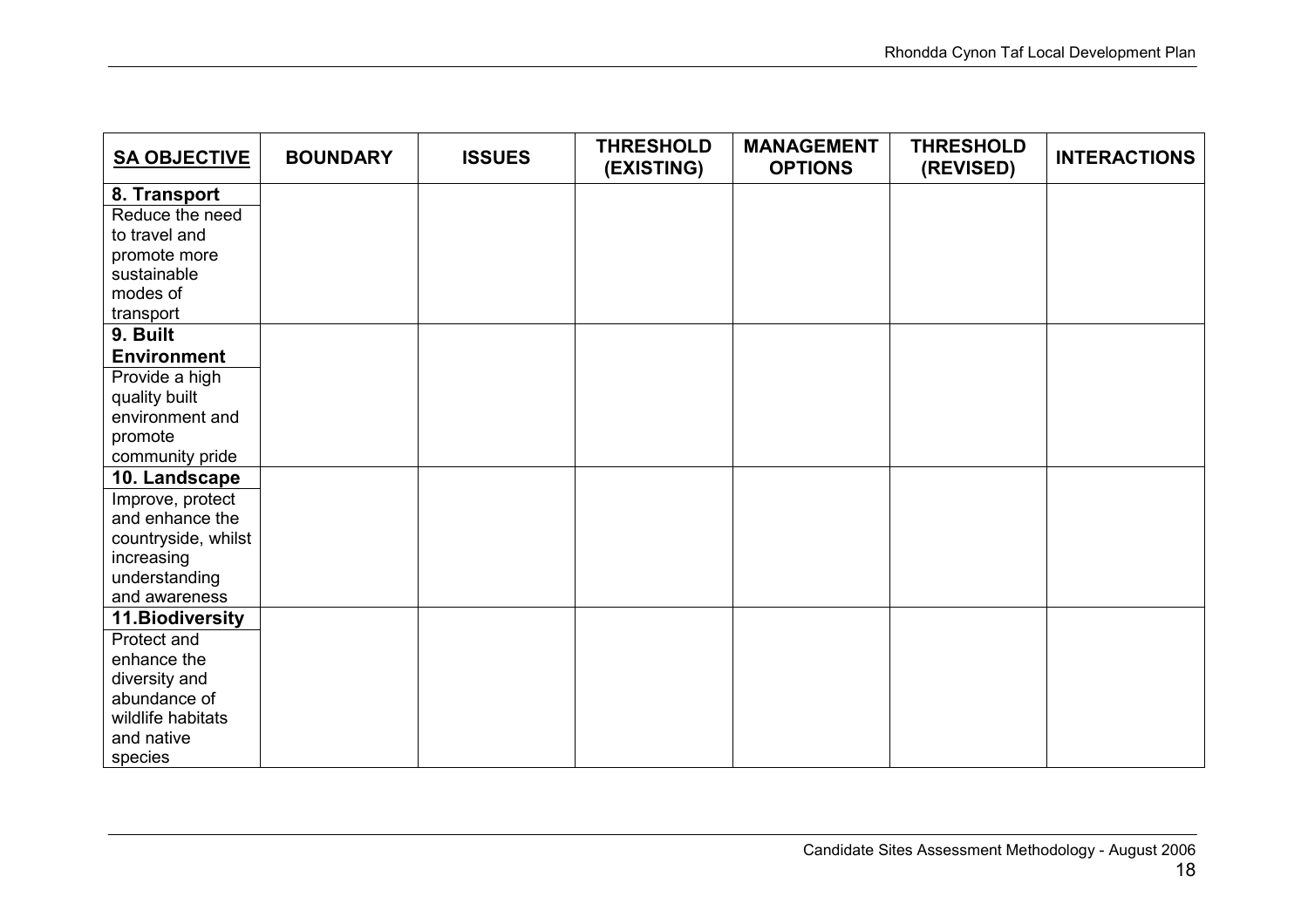| <b>SA OBJECTIVE</b>          | <b>BOUNDARY</b> | <b>ISSUES</b> | <b>THRESHOLD</b><br>(EXISTING) | <b>MANAGEMENT</b><br><b>OPTIONS</b> | <b>THRESHOLD</b><br>(REVISED) | <b>INTERACTIONS</b> |
|------------------------------|-----------------|---------------|--------------------------------|-------------------------------------|-------------------------------|---------------------|
| 12. Water                    |                 |               |                                |                                     |                               |                     |
| Improve, protect             |                 |               |                                |                                     |                               |                     |
| and enhance the              |                 |               |                                |                                     |                               |                     |
| water                        |                 |               |                                |                                     |                               |                     |
| environment                  |                 |               |                                |                                     |                               |                     |
| Climate<br>13.               |                 |               |                                |                                     |                               |                     |
| Change                       |                 |               |                                |                                     |                               |                     |
| <b>Minimise</b>              |                 |               |                                |                                     |                               |                     |
| greenhouse gas               |                 |               |                                |                                     |                               |                     |
| emissions, and               |                 |               |                                |                                     |                               |                     |
| manage the                   |                 |               |                                |                                     |                               |                     |
| effects of climate<br>change |                 |               |                                |                                     |                               |                     |
| 14. Energy                   |                 |               |                                |                                     |                               |                     |
| Increase the                 |                 |               |                                |                                     |                               |                     |
| supply of                    |                 |               |                                |                                     |                               |                     |
| renewable energy             |                 |               |                                |                                     |                               |                     |
| and reduce                   |                 |               |                                |                                     |                               |                     |
| energy                       |                 |               |                                |                                     |                               |                     |
| consumption                  |                 |               |                                |                                     |                               |                     |
| 15. Land and                 |                 |               |                                |                                     |                               |                     |
| <b>Soils</b>                 |                 |               |                                |                                     |                               |                     |
| Promote efficient            |                 |               |                                |                                     |                               |                     |
| use of land and              |                 |               |                                |                                     |                               |                     |
| soils                        |                 |               |                                |                                     |                               |                     |
| 16. Waste                    |                 |               |                                |                                     |                               |                     |
| Minimise waste,              |                 |               |                                |                                     |                               |                     |
| especially waste             |                 |               |                                |                                     |                               |                     |
| to landfill                  |                 |               |                                |                                     |                               |                     |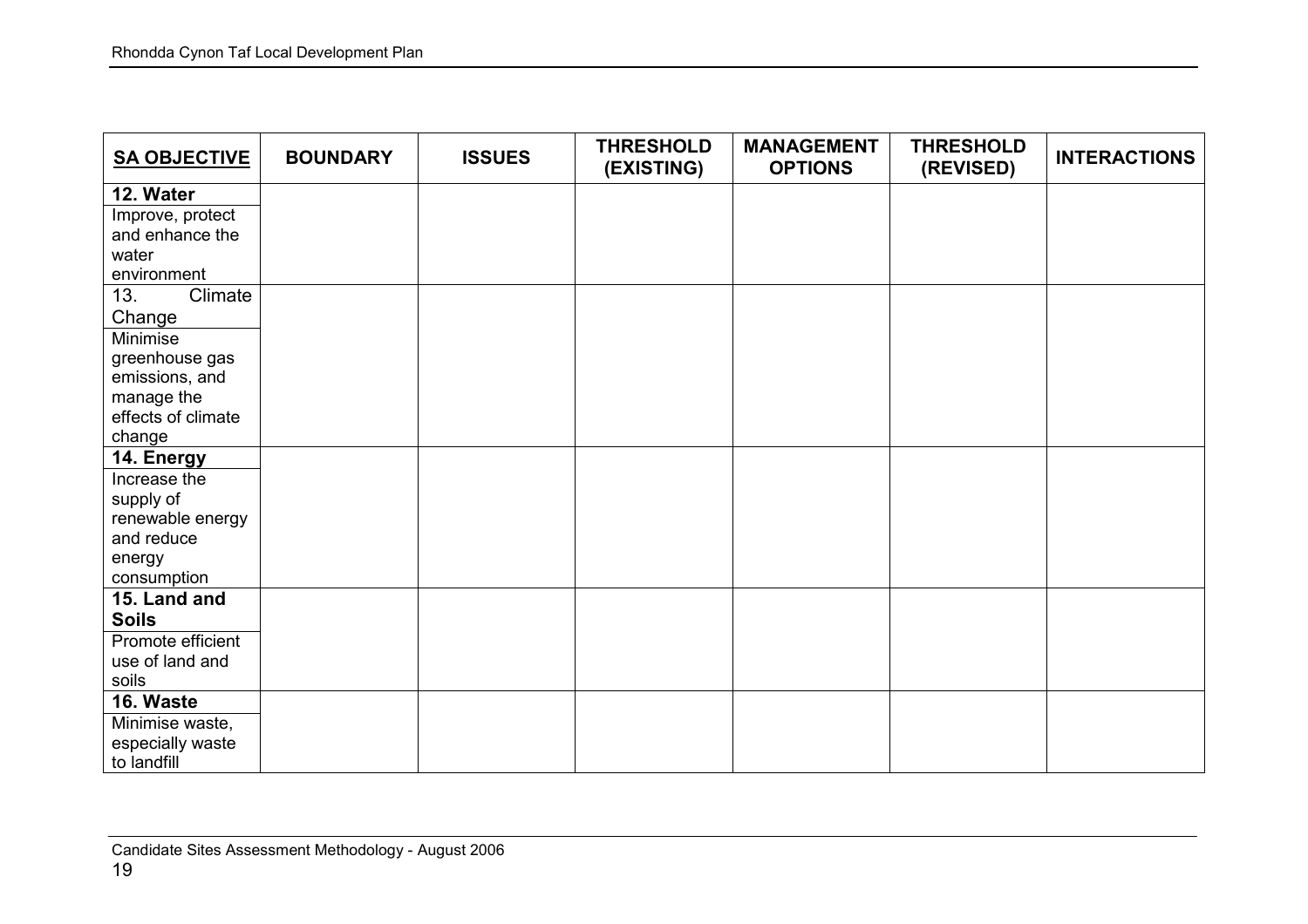| <b>SA OBJECTIVE</b> | <b>BOUNDARY</b> | <b>ISSUES</b> | <b>THRESHOLD</b><br>(EXISTING) | <b>MANAGEMENT</b><br><b>OPTIONS</b> | <b>THRESHOLD</b><br>(REVISED) | <b>INTERACTIONS</b> |
|---------------------|-----------------|---------------|--------------------------------|-------------------------------------|-------------------------------|---------------------|
| 17. Minerals        |                 |               |                                |                                     |                               |                     |
| Promote efficient   |                 |               |                                |                                     |                               |                     |
| and appropriate     |                 |               |                                |                                     |                               |                     |
| use of minerals,    |                 |               |                                |                                     |                               |                     |
| recognising the     |                 |               |                                |                                     |                               |                     |
| importance of the   |                 |               |                                |                                     |                               |                     |
| industry within the |                 |               |                                |                                     |                               |                     |
| County Borough      |                 |               |                                |                                     |                               |                     |